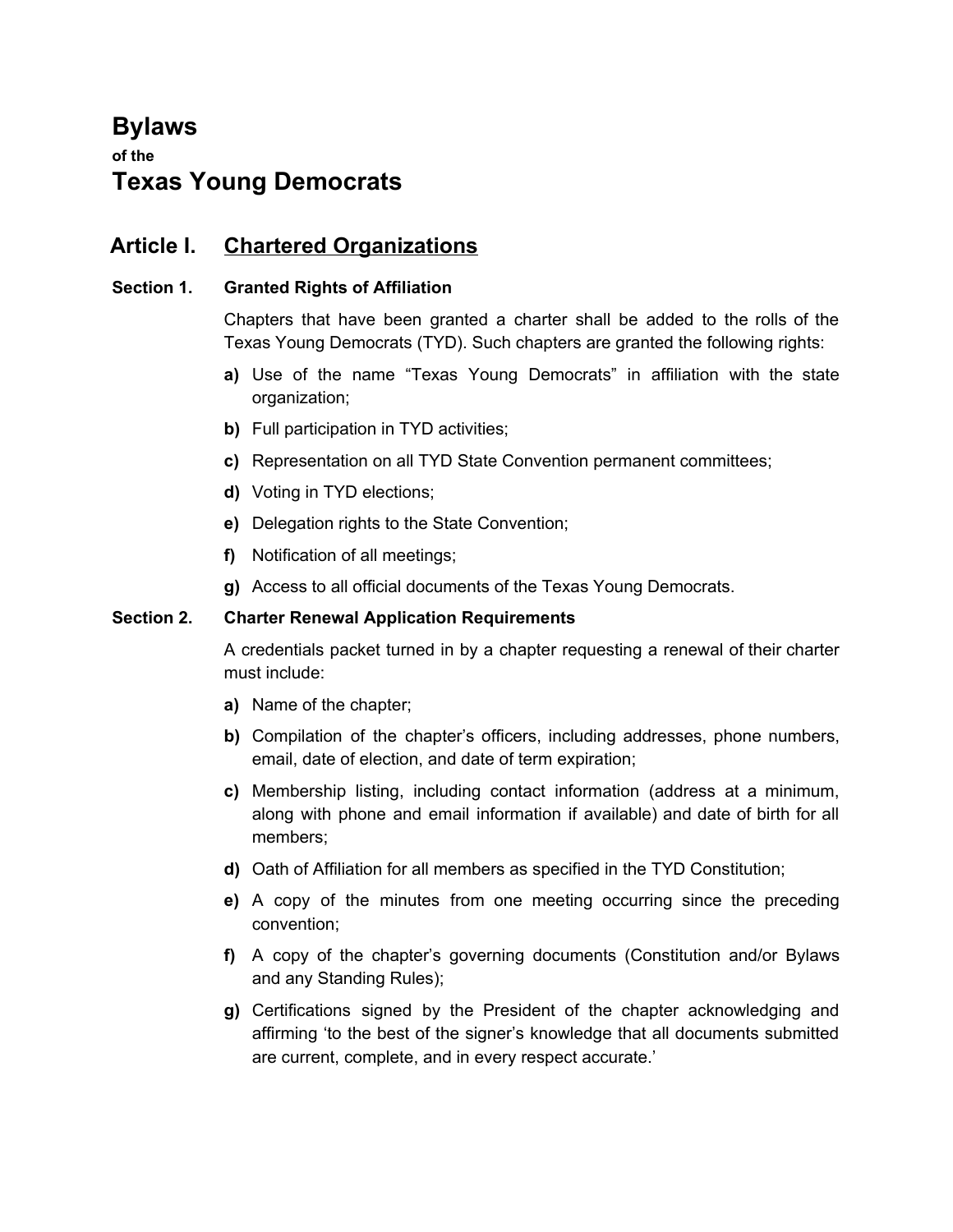# **Section 3. Initial Charter Application Requirements**

A credentials packet turned in by a chapter seeking their first charter or seeking to re-charter after a suspension from the Texas Young Democrats must include all requirements listed for charter renewals, with the following changes and additions:

**a)** The required copy of the minutes must also be signed, physically or digitally, by at least as many members present at the minuted meeting as are required to charter the chapter as per the TYD governing documents.

# **Section 4. Deadline for Credentials Submission**

The State Board shall establish a deadline for the submission of Credentials and publish the information along with the Call to Convention.

### **Section 5. Online Charter**

The State Board shall specify a format for an electronic/online interface to accept chapter charters.

# **Section 6. Responsibilities of Chartered Chapters**

Chartered chapters are responsible for notifying TYD of any change within their internal structure within 30 days of a change, including officer changes, name changes, or contact information changes. They also must not operate in a fashion that is illegal or would disgrace the Texas Young Democrats. Flagrant violation of chapter responsibilities may result in a chapter's charter being revoked by three-fourths vote of the State Board.

# **Article II. Membership**

# **Section 1. At-Large Membership**

A membership form shall be provided on the Texas Young Democrats website. Applicants for At-Large Membership must provide:

- **a)** the name and address of the person seeking membership, as well as phone and email information if available.
- **b)** the date of birth of the applicant,
- **c)** the date of application, and
- **d)** A signed oath of affiliation with the Texas Democratic Party.

### **Section 2. Membership in Multiple Chartered Chapters**

No chartered chapter may deny membership to an otherwise eligible applicant based on their status as an At-Large member or their membership in another chartered chapter.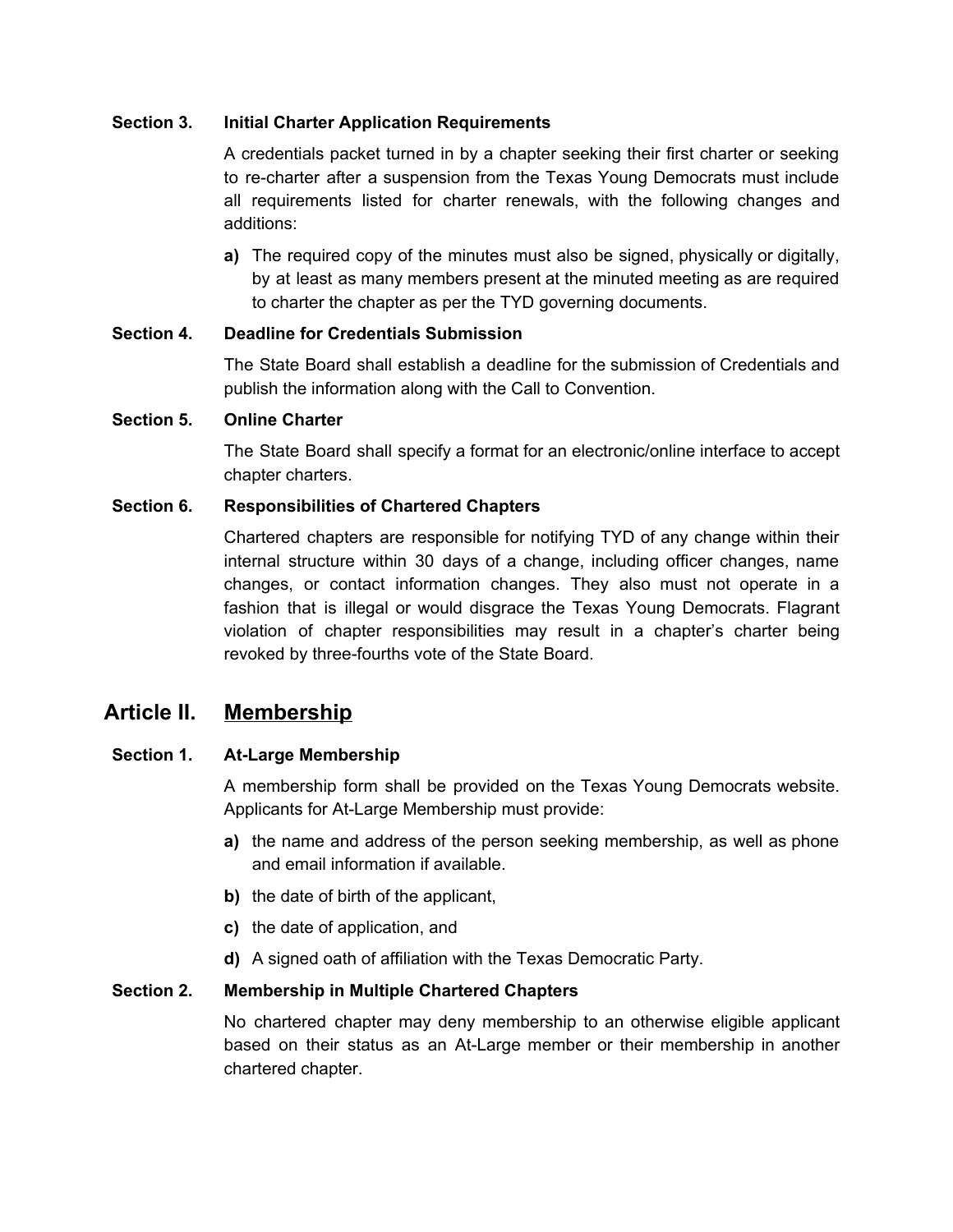#### **Section 3. Requirements for Delegate Apportionment**

Members of any chapter who do not meet the Texas Young Democrats membership requirements shall not count toward delegate apportionment at, and shall not be eligible to be a delegate at the Texas Young Democrats Convention.

#### **Section 4. Honorary Lifetime Membership**

Honorary Lifetime Membership in the Texas Young Democrats may be bestowed upon any individual who has demonstrated a commitment to the highest ideals of the Democratic Party and who has performed extraordinary service to the Texas Young Democrats. The State Board or a State Convention may award individuals this status by an affirmative vote of three-quarters (3/4) of its membership. Honorary lifetime members, when not Regular Members, shall be accorded full, non-voting floor privileges at any meeting of the Texas Young Democrats.

# **Article III. Officers**

# **Section 1. Duties of the President**

The President shall serve as the Chief Executive and Presiding Officer of the Texas Young Democrats. The President shall have the authority and duties to actualize the Constitution, Bylaws, and the rules and regulations adopted by the Executive Committee, the State Board, or the State Convention, and shall have the authority to appoint Committees, officers and other individuals, and deal with the affairs of TYD. The President shall meet monthly with the officers to oversee the progress of their respective offices and responsibilities, keep written records of the meetings to submit to the Secretary, and report on these meetings and the overall progress of the organization in monthly communications with the Executive Committee. The President shall also aid the Secretary in ensuring that all documents are accessible to all appropriate members.

### **Section 2. Duties of the Executive Vice President**

The Executive Vice President shall assist the President in the performance of the President's duties and shall assume those duties in the President's absence. The Executive Vice President shall meet quarterly with the Membership Director to discuss chartering and growth, and shall take written record of the meetings to submit to the Secretary. The Executive Vice President shall perform such other duties as may be assigned by the Executive Committee.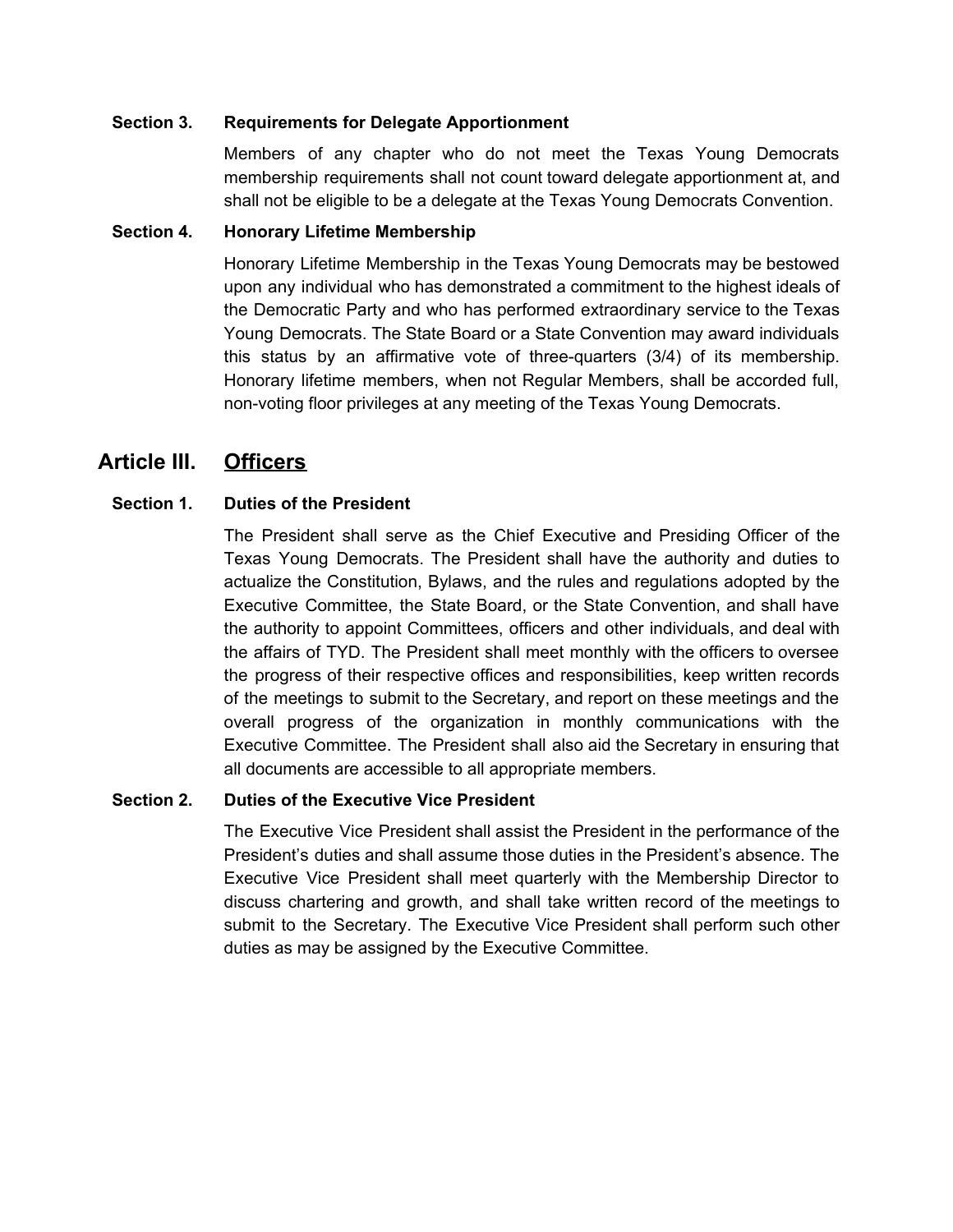#### **Section 3. Duties of the Finance Director**

The Finance Director shall be the Chair of the Finance Committee and shall be responsible for the presentation of an annual budget to the Executive Committee and State Board and for the raising of funds for the Texas Young Democrats with the advice and assistance of the President, Executive Committee, and State Board. The Finance Director shall present a tentative budget and fundraising plan at the first Executive Committee meeting, and a final budget and fundraising plan at the first State Board meeting after advisement and consultation with the Executive Committee and Finance Committee; at all other State Board and Executive Committee meetings the Finance Director shall report on progress made on the fundraising plan.

The budget and fundraising plan should include specific fundraising goals per quarter, along with proposed sources for meeting those goals.The Finance Director shall also convene a meeting of the Finance Committee every month to further these purposes, and give the committee report each State Board and Executive Committee meeting, and file written minutes of these meetings with the Secretary.

### **Section 4. Duties of the Policy Director**

The Policy Director shall be the chair of the Political Policy and Legislative Policy Committees; shall lead the direction of legislative priorities and electoral campaigns; and supervise the caucuses. The Policy Director shall assist the Caucus chairs; shall meet with each of these once per month and report on their progress at each meeting of the Executive Committee and State Board, and file written minutes of these meetings with the Secretary. The Policy Director shall convene meetings of the Political Policy and Legislative Policy Committees as needed and report on committee activities at each meeting of the Executive Committee and State Board and file written minutes of these meetings with the Secretary.

### **Section 5. Duties of the Membership Director**

The Membership Director shall be the main contact for new chapters and existing chapters on chartering and membership with the Texas Young Democrats. The Membership Director shall serve as a liaison to the Texas College Democrats and Texas High School Democrats for the purposes of dual chartering. The Membership Director shall meet with forming chapters, by phone or in person, to help aid the process of completing chartering requirements. The Membership Director shall submit a monthly report to the Executive Vice President and a quarterly report to the State Board on newly formed chapters, potential new chapters, and growth of the organization. The Membership Director shall meet quarterly with each Region Director to coordinate growth in their region. The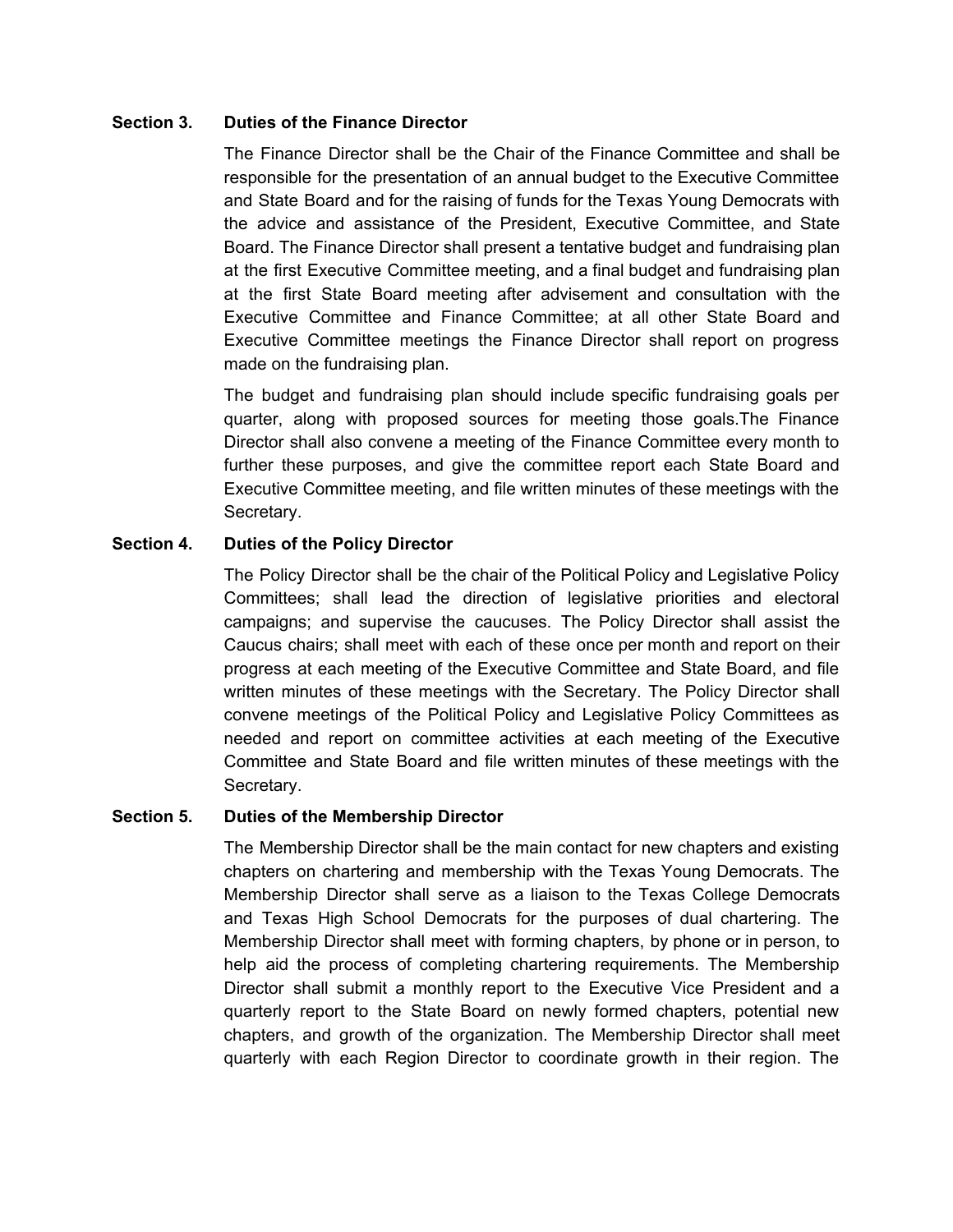Membership Director shall meet quarterly with the Executive Vice President and Region Directors jointly to discuss chartering and growth.

## **Section 6. Duties of the Treasurer**

The Treasurer shall be responsible for the maintenance of accurate financial records of the Texas Young Democrats with the advisement of the President, Finance Director, Finance Committee, Executive Committee, and the State Board. The Treasurer shall provide monthly financial reports to the Executive Committee showing any income and disbursements of TYD Funds. The Treasurer shall provide all necessary information to the PAC Treasurer to allow for complete submission of campaign finance reports to the Texas Ethics Commission.

# **Section 7. PAC Treasurer**

The PAC Treasurer shall be appointed by the President. By Texas law, the PAC Treasurer is responsible and liable for reporting the organization's activity in a timely manner and knowing the Texas Election Code, and must be willing to accept that liability for their service as the PAC Treasurer. If the PAC Treasurer has not been provided the necessary information to prepare these reports, they shall inform the Executive Committee immediately. The PAC Treasurer shall not hold the office of Treasurer or be authorized to disburse or receive funds on behalf of TYD.

# **Section 8. Duties of the Secretary**

The Secretary shall be responsible for the recording of accurate minutes of each Executive Committee and State Board meeting and for the maintenance of all required records, including, but not limited to the following:

- **a)** Convention Minutes
- **b)** Constitution and Bylaws
- **c)** Financial records
- **d)** Membership records
- **e)** Decisions of the Grievance Committee
- **f)** Minutes and attendance of State Board and Executive Committee meetings

Maintenance of records includes assuring their safe storage and their accessibility to all necessary parties, including at minimum: assuring the President has access to all records, assuring the Treasurer and Finance Director have access to all financial records, ensuring the State Board and Executive Committee have access to the membership records, decisions of the Grievance Committee, and minutes and attendance rosters of all bodies within the organization, and that all members have access to the Constitution, Bylaws, and Standing Rules.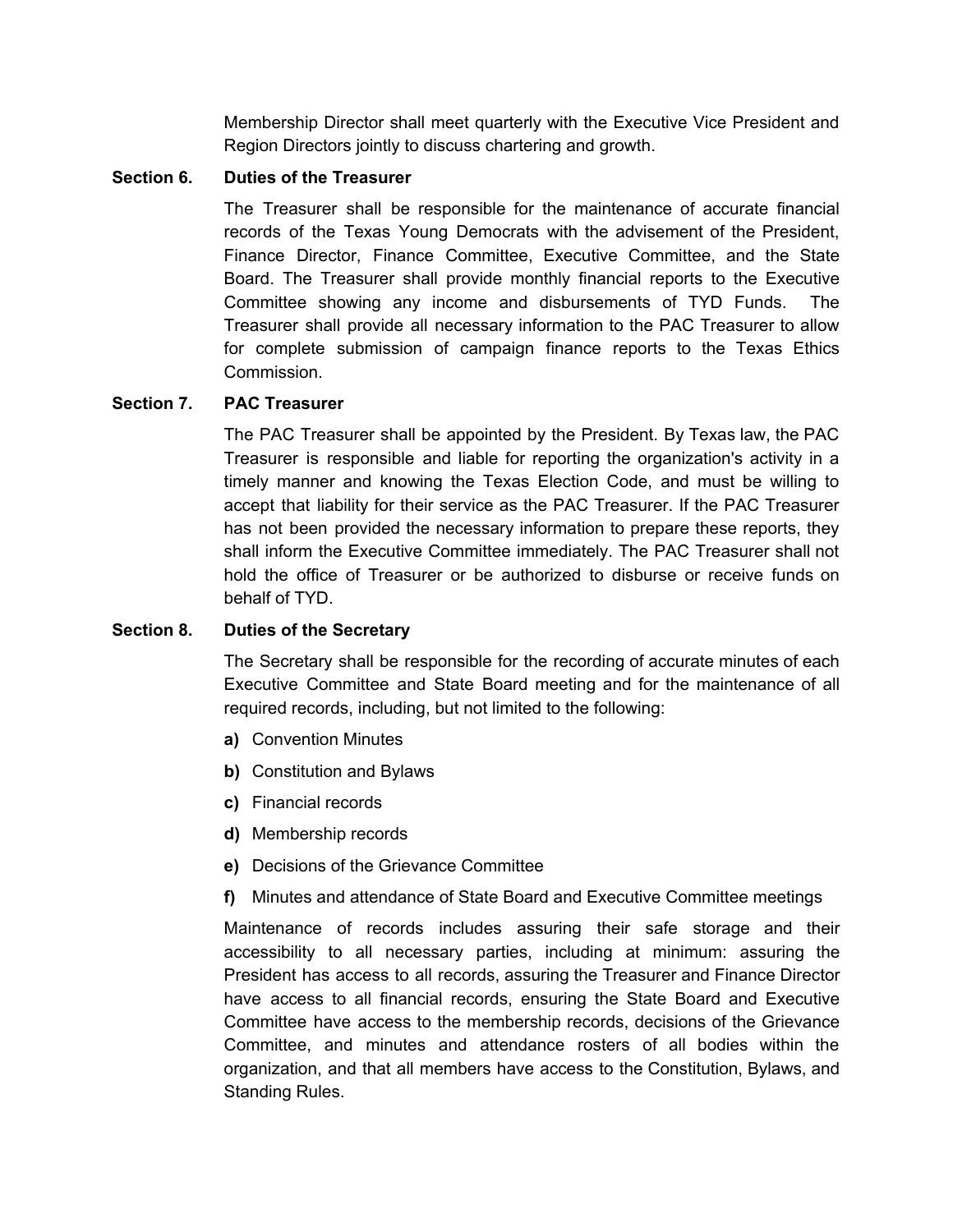# **Section 9. Duties of the Young Democrats of America (YDA) National Committee Representatives**

The YDA National Committee Representatives, along with the President, shall be the primary representatives of the Texas Young Democrats to the Young Democrats of America and its regional organizations. The National Committee Representatives shall attend at least 75% of the general meetings of the Young Democrats of America, and shall report on any Young Democrats of America activities relevant to the Texas Young Democrats at each State Board and Executive Committee meeting.

# **Section 10. Removal from Office**

Charges which could lead to the removal of a member or officer of the organization or its committees or caucuses, but for which a method of removal from office is not specified elsewhere in the Texas Young Democrats governing documents, must be contained in a written grievance delivered to the Chair of the Rules Committee, designated as a Complaint. This petition may be sent via mail or email.

### **Section 11. Authority to Enter Into Contracts**

Only the following individuals shall have authority to enter into contracts on behalf of TYD: the President, the Executive Vice President, the Treasurer and the Finance Director. Any contract entered into on behalf of TYD must be approved by a majority of the entire Executive Committee and must be signed by two of the individuals with authority to enter into contracts on behalf of TYD. Any individual entering into a contract on behalf of TYD in violation of this provision is to be held personally liable on said contract.

### **Section 12. State Democratic Executive Committee Representation**

The President of the Texas Young Democrats shall represent the Texas Young Democrats on the State Democratic Executive Committee. The Texas Young Democrats' second representative to the State Democratic Executive Committee shall be the next highest ranking officer who is of a different gender identity to that of the President, according to the Order of Succession provisions as set out in the Texas Young Democrats Constitution.

# **Article IV. State Convention**

# **Section 1. Time and Place of Convention**

If a date and/or location cannot be selected at the fourth quarter State Board meeting the year preceding the convention, the Executive Committee shall be vested with the authority to decide.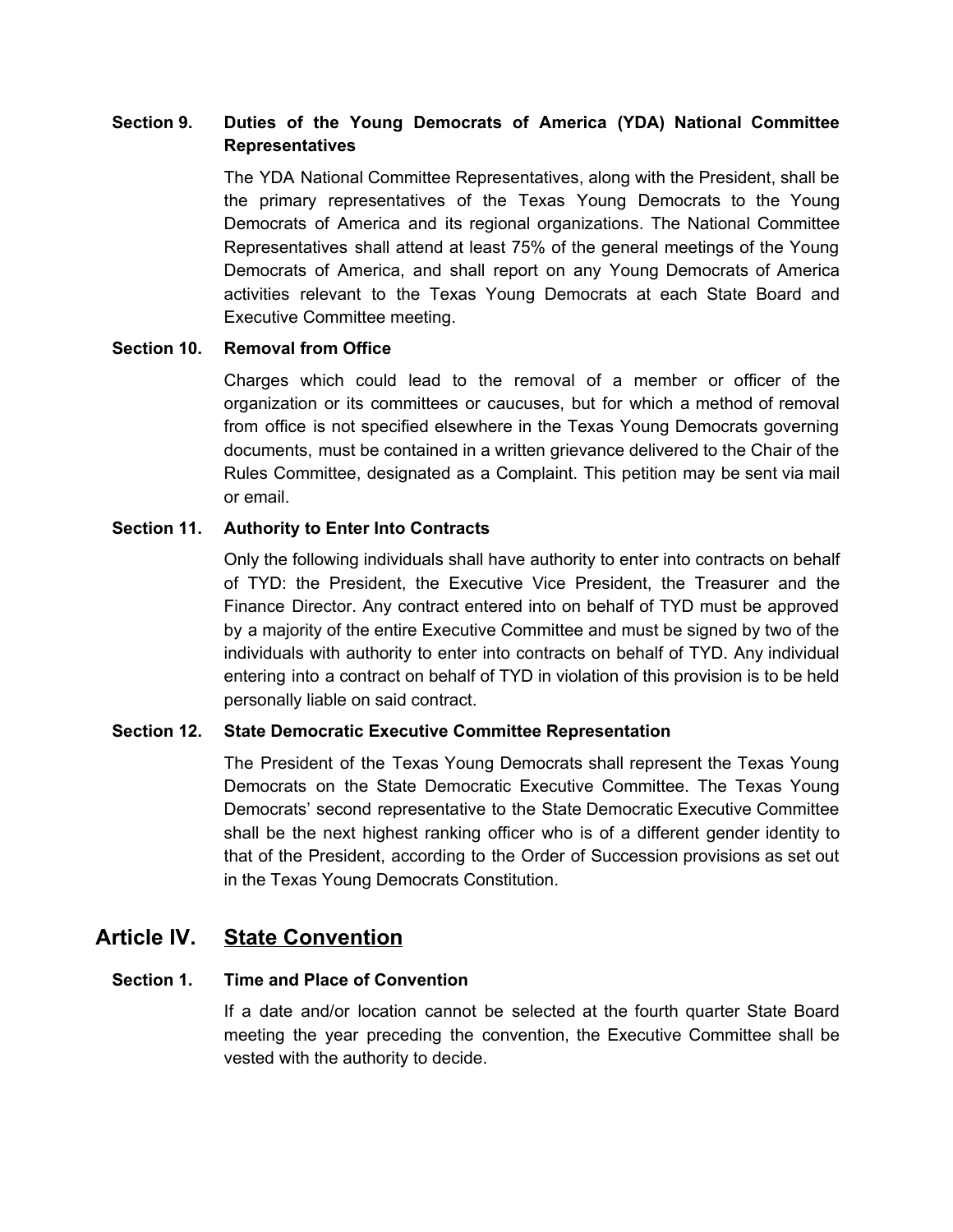# **Section 2. Call to Convention**

The Call to Convention shall be sent by email to all known chapter presidents with email addresses, posted publicly on all social media channels, and shall be published on the Texas Young Democrats website. The Call shall include:

- **a)** a statement of the date, time, and place of the Convention,
- **b)** a tentative agenda for the Convention,
- **c)** a listing of the requirements for the chartering of chapters and the granting of delegates to the Convention, as specified in the governing documents, and
- **d)** the deadline by which such credentials must be submitted.

# **Section 3. Election of Permanent Convention Chair**

The Permanent Convention Chair shall be elected by the chapters seated on the Temporary Roll of the Convention. Each chapter that has been seated will receive one vote.

# **Section 4. Temporary Credentials Committee**

The Temporary Credentials Committee shall consist of at least seven (7) members from at least five (5) different regions. The Permanent Chair of the Credentials Committee from the preceding Convention shall chair the Temporary Credentials Committee. If the previous Credentials Committee Chair is unavailable, the President shall appoint a Chairperson of the Temporary Credentials Committee subject to majority approval of the Executive Committee. The President shall appoint all other members of the Temporary Credentials Committee.

### **Section 5. Delegate Strength**

Each chartered chapter that has been seated shall constitute a delegation. Members who have been seated at large shall together constitute a single delegation. Each delegation shall have equal voting strength and shall receive one vote, apportioned as per the Constitution.

### **Section 6. National Convention Delegation Selection**

Texas will urge members to participate in the Young Democrats of America National Convention. To ensure participation from all members in attendance at a national convention, the members in attendance at said convention shall have equal convention voting strength insofar as such is compatible with the rules designated by the Young Democrats of America. The Texas Young Democrats shall devise a plan to encourage participation from all regions in Texas at the Young Democrats of America National Convention.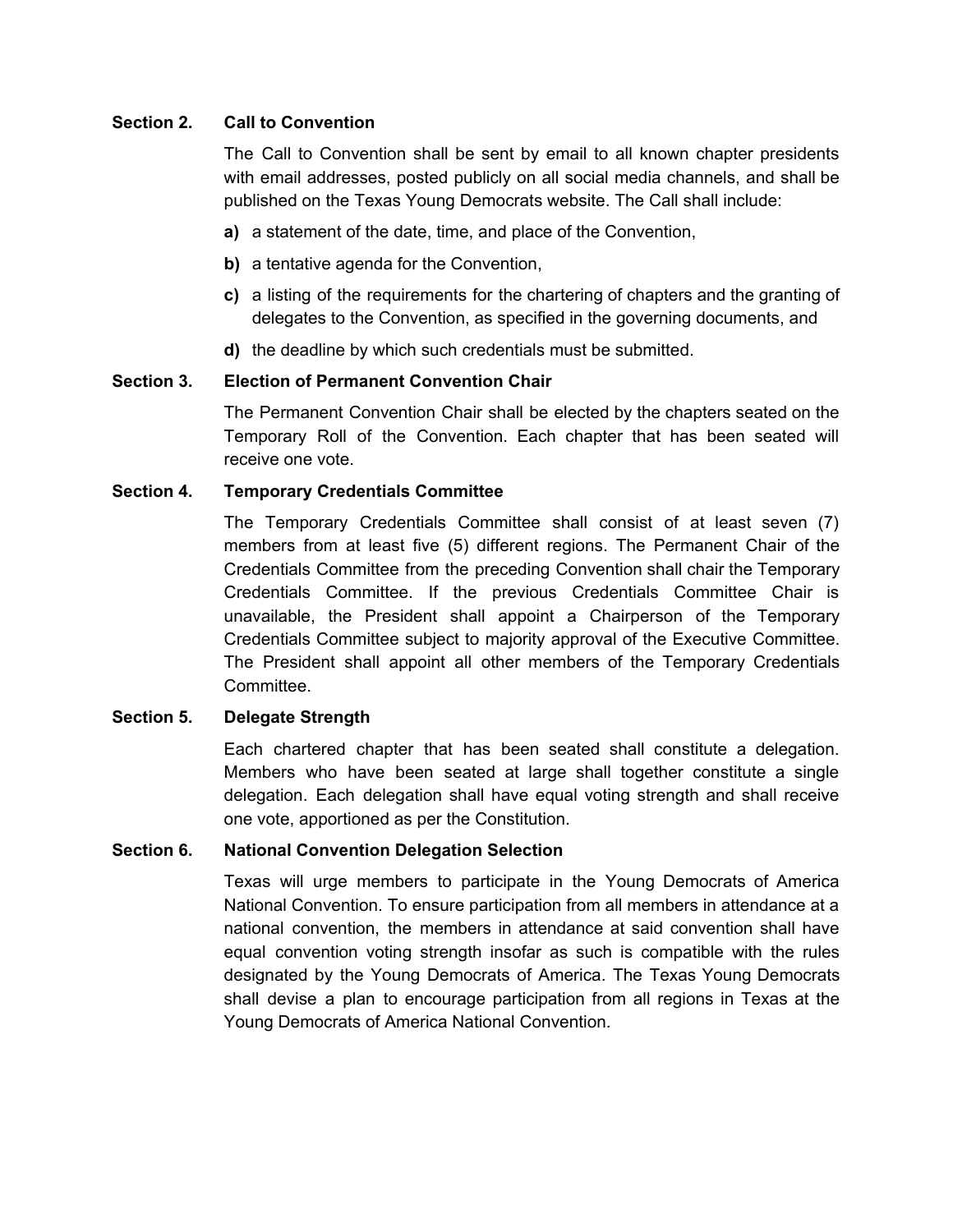# **Section 7. Order of Roll Call Vote**

When holding a roll call vote of chapters at a state convention, the permanent convention chair shall call chapters in alphabetical order.

# **Article V. Executive Committee**

# **Section 1. Meetings of the Executive Committee**

# **a) Regular Meetings**

The Executive Committee shall conduct regular meetings at least monthly. Notice of the date, time, and place of each meeting shall be issued to each member of the Executive Committee at least seven (7) days prior to said meeting.

# **b) Special Meetings**

Special meetings may be called by the President or upon written request of one-third of the members of the Executive Committee. Such meetings shall meet the requirements specified for regular meetings, with notice required at least three (3) days prior to the meeting. Any such meeting held with fewer than seven (7) days notice shall not be counted for attendance for the purposes of disciplinary action, and shall be marked as such in the body's attendance roster.

### **Section 2. Meeting Attendance**

If an Executive Committee member misses more than three Executive Committee meetings in a term, or two consecutive meetings, without the approval of the President or Executive Committee, they shall be removed from the position unless such removal is overturned by a two-thirds (2/3) majority vote of the State Board. Said removal shall take effect on the day following the most recent absence.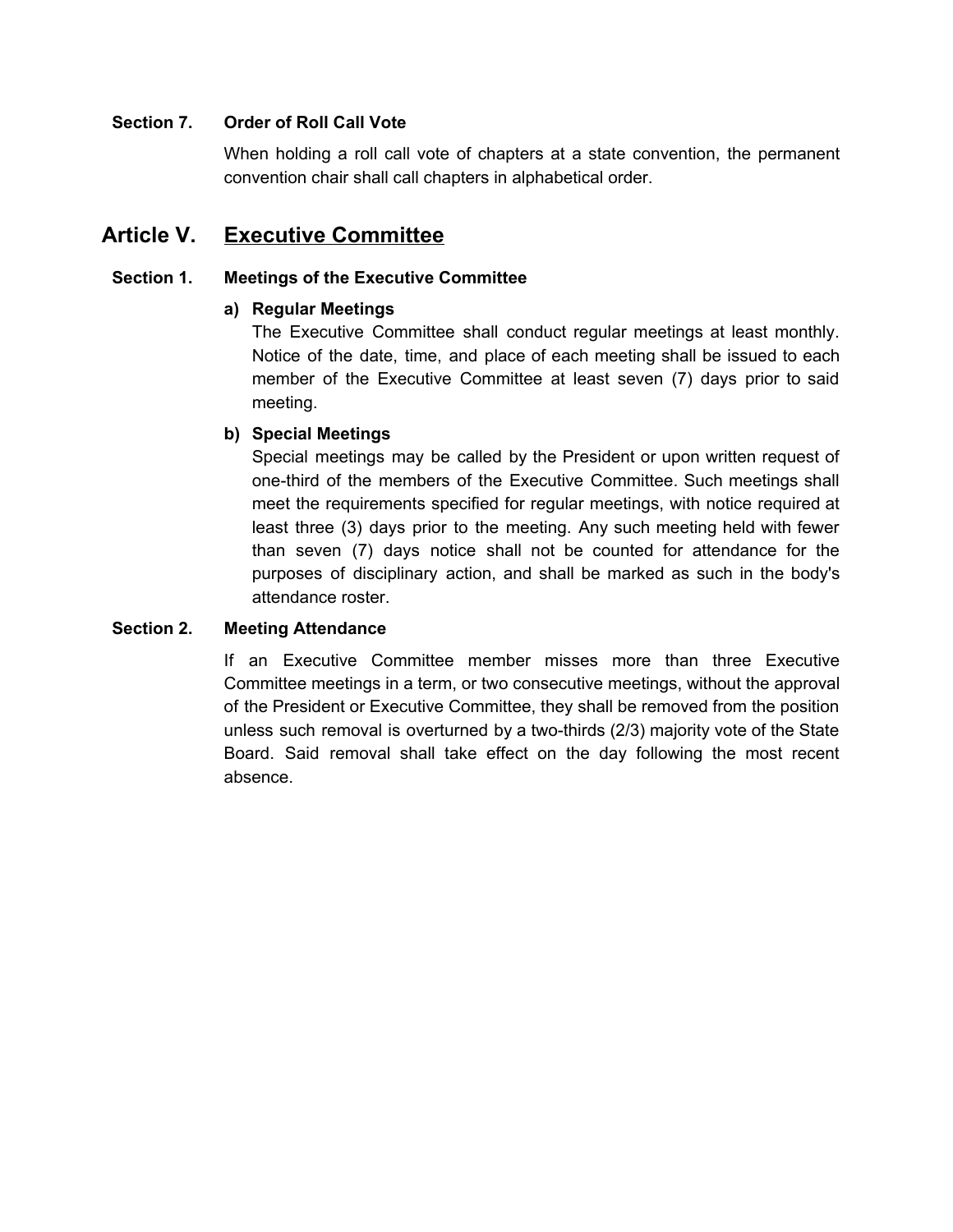# **Article VI. State Board**

## **Section 1. Meetings of the State Board**

Meetings of the State Board shall be held once every quarter of the year, except where specified otherwise. The site of the State Board Meeting shall be determined no later than the previous quarter's State Board meeting, or thirty (30) days prior to the selected meeting date if there was no State Board meeting the prior quarter. No region may host more than one State Board meeting per biennial period between State Conventions unless approved by a three-fourths vote of the Executive Committee with notice. Region Directors shall be primarily responsible for organizing and hosting the State Board meetings within their region. Notification for all meetings of the State Board shall be sent to State Board members and members of the Executive Committee no less than thirty (30) days in advance of the meeting.

# **Section 2. Meeting Attendance**

If a State Board member is unrepresented at more than two meetings in a term without the approval of the President, Executive Committee, or State Board, the Region Director for that chapter (or the Membership Director in the absence of a Region Director) shall contact the absent chapters and report back to the Executive Committee.

### **Section 3. Committees**

### **a) Finance**

This committee shall be composed of five (5) members: the Finance Director and four (4) members appointed by the President. The Finance Director shall serve as chair. Their purpose shall be to assist the Finance Director in the execution of their duties.

### **b) Political Policy**

This committee shall be composed of five (5) members: the Policy Director and four (4) members appointed by the President. Their purpose shall be to manage endorsements and coordinate all campaign activities.

### **c) Legislative Policy**

This committee shall be composed of five (5) members: the Policy Director and four (4) members appointed by the President. Their purpose shall be to manage caucuses, implement the platform and resolutions of the organization, and coordinate legislative activities.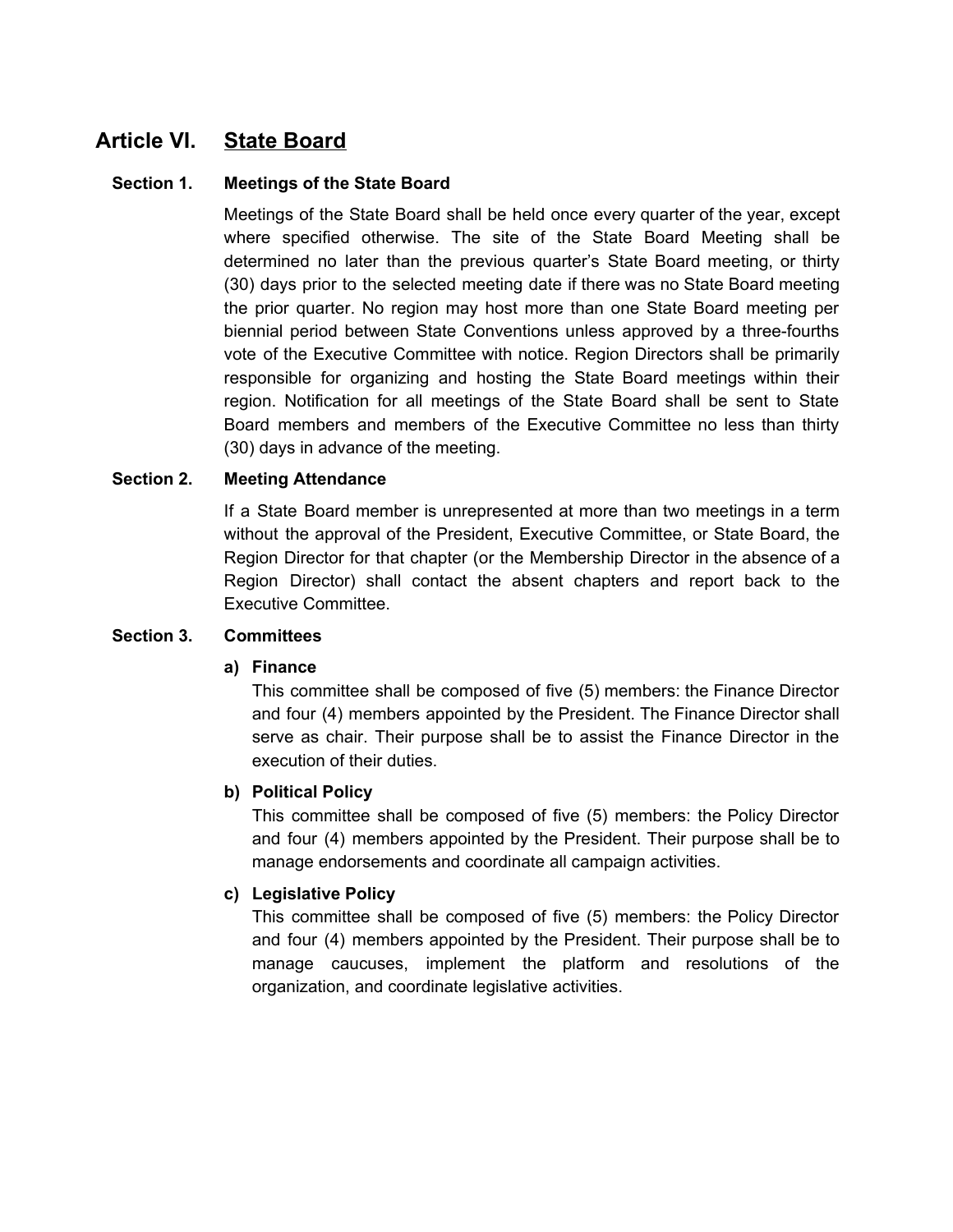# **d) Rules**

This committee shall be composed of five (5) members: the Rules Committee Chair and four (4) members appointed by the President. Their purpose shall be to address issues regarding the Constitution, Bylaws, and any other governing documents.

# **e) Special Committees**

The President may appoint special committees to conduct the business of the President and the Executive Committee. These shall exist until their specified purpose has been carried out to its completion, or dissolved by the Executive Committee, as prescribed by the parliamentary authority of the body.

# **Article VII. Region Committees**

# **Section 1. Redistricting Committee**

Prior to the State Convention that follows the Gubernatorial election, a redistricting committee shall be appointed by the President to redraw the regional lines to best apportion the regions such that continuity of efforts may be best achieved. This committee shall be chaired by the Membership Director and the committee shall be comprised of one member from each TYD Region. The committee's report shall be considered at that State Convention. Counties cannot be split between two regions.

### **Section 2. Duties of the Region Directors**

The Region Director shall chair their respective Region Committee, be responsible for coordinating activities within their individual region, and carry out their individual responsibilities as outlined by the TYD Governing Documents, the President, and the Executive Committee (including the hosting of State Board meetings in their region). The Region Director may appoint other committee officers as needed to assist in the execution of the duties of the committee. The Region Director shall meet at least quarterly with the chapter presidents of all chartered chapters in their region and take written record of those meetings to present to the Secretary. At least one of these meetings per term year shall be in person, at a called meeting of the chartered chapter. The Region Director shall also meet quarterly with the Membership Director to discuss strategy and progress in development of the region.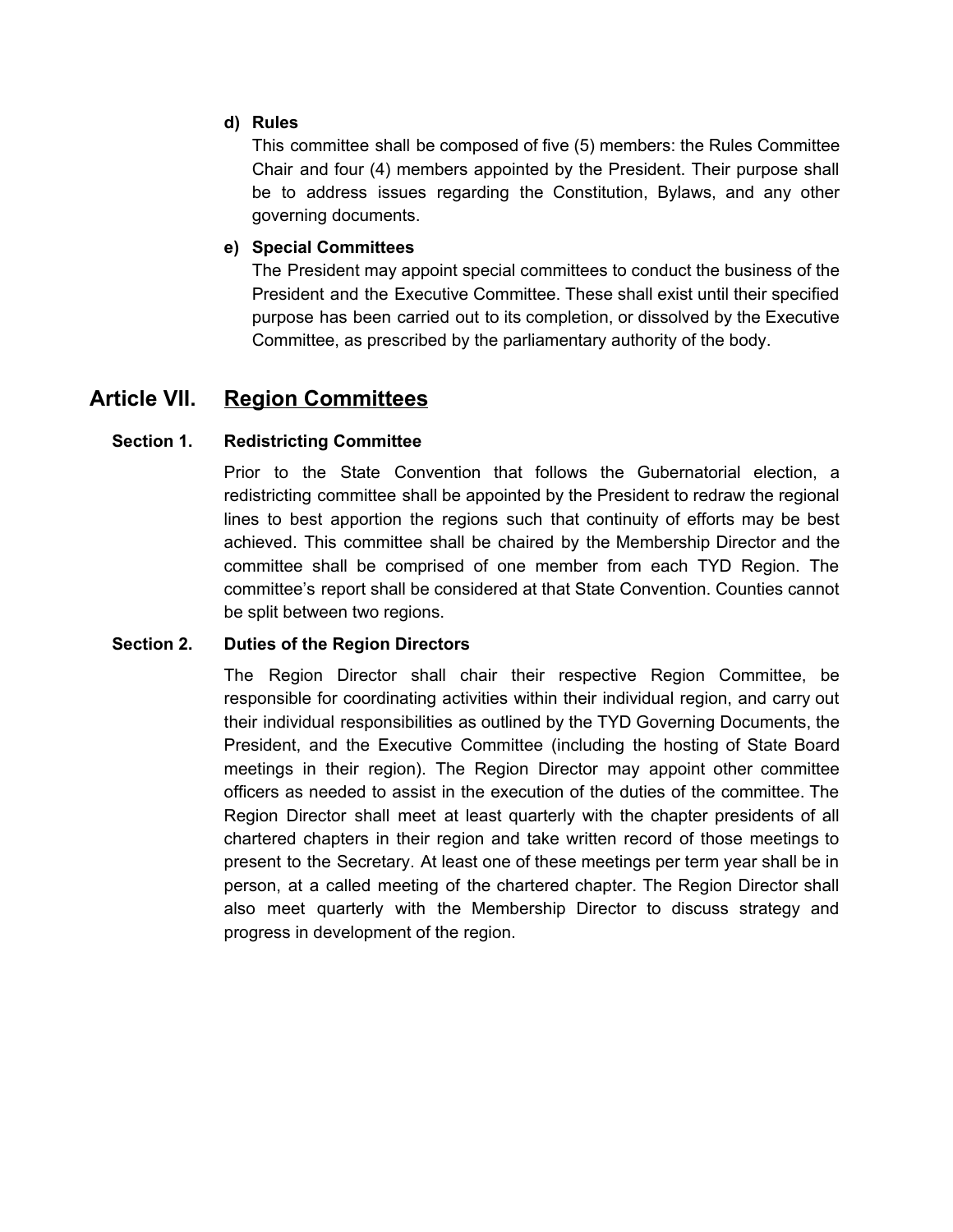# **Article VIII. Grievance Committee**

# **Section 1. Filing Process for Grievances**

Matters to be heard by the Grievance Committee must be submitted to the Rules Committee Chair by mail or by email. The written grievance must be composed of four parts:

- **a)** Identification of requested action,
- **b)** Brief argument in favor of proponent's position,
- **c)** Schedule of evidence and witnesses to testify, and
- **d)** Identification of adverse parties.

# **Section 2. Notice of Agenda**

The Chair of the Grievance Committee shall send notice to all interested parties of the Grievance(s) to be heard at the subsequent Grievance Committee meeting. This notice shall take the form of an agenda and should identify all parties and time allocations.

### **Section 3. Review Hearing**

Upon receipt of a Complaint, the Chair of the Rules Committee shall impanel a Grievance Committee, as prescribed in the Constitution, for the purposes of a Review Hearing. The Review Hearing shall take place not earlier than fifteen (15) days nor later than thirty (30) days following receipt of the complaint. It shall be the responsibility of the Grievance Committee to hear evidence on the charges contained in the Complaint and then to decide whether to dismiss the charges or hold a Dismissal Hearing by majority vote.

### **Section 4. Dismissal Hearing**

A Dismissal Hearing shall be held immediately following the Review Hearing. Upon the affirmative vote of two-thirds (2/3) of the Grievance Committee, the member shall be removed from office.

# **Section 5. Publication of Decisions**

The Grievance Committee shall issue a formal written opinion for every decision of the Grievance Committee. These decisions, and any dissenting or concurring opinions, shall be published, preserved, and made available to the Texas Young Democrats membership by request.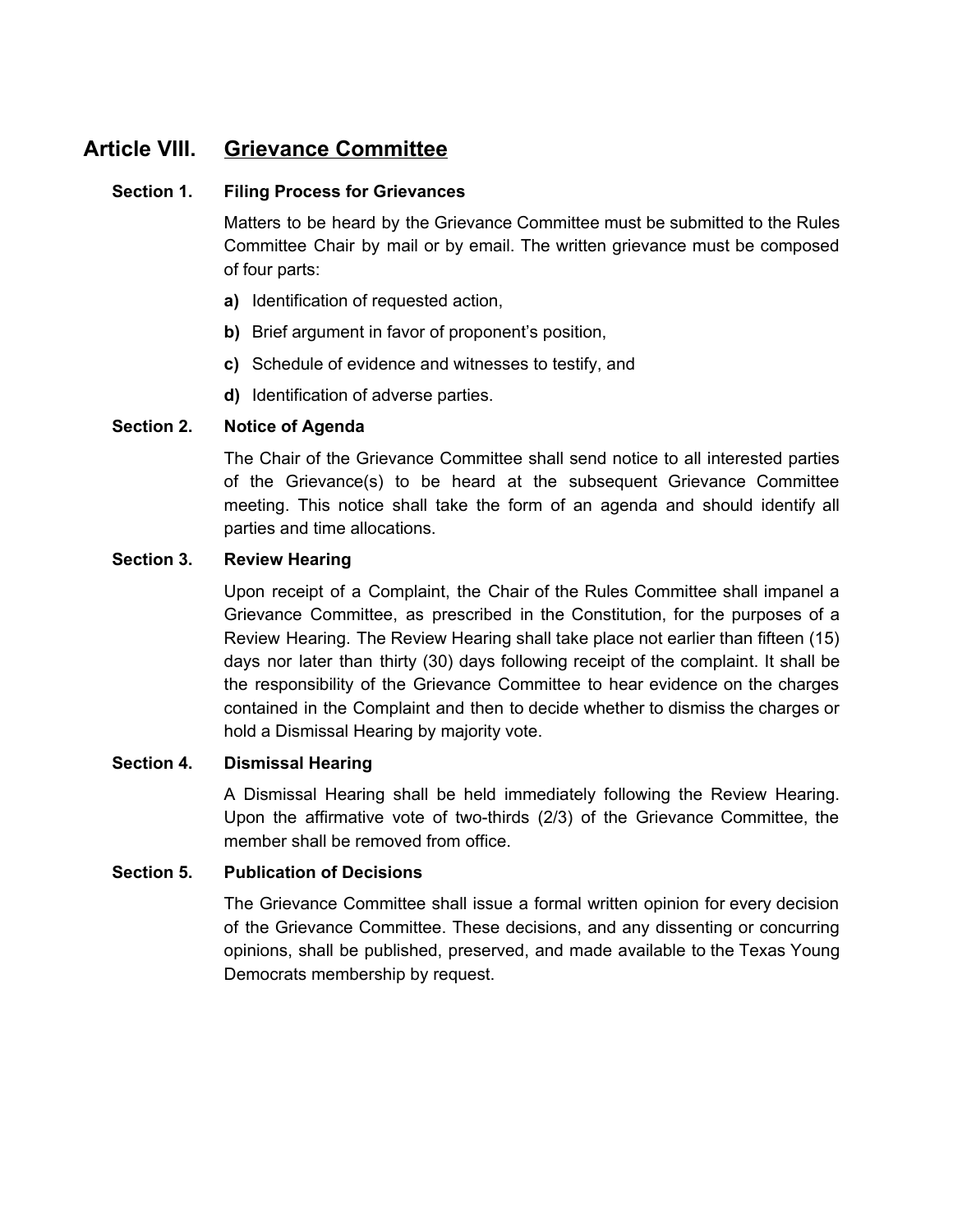### **Section 6. Publication of Contact Information**

In order to allow grievances and other matters to be brought to the attention of the Grievance Committee in a timely manner, the name and contact information of the Rules Committee Chair shall be published on the Texas Young Democrats website.

# **Article IX. Caucuses**

# **Section 1. Formation of a Caucus**

Any member may present a proposal of a caucus at a State Convention or at a quarterly meeting of the State Board. The proposal must include a statement of purpose, structure of the caucus, and standing rules to govern the caucus. The proposal for the caucus must be submitted to the TYD Rules Committee for consideration and recommendation to the body of a State Convention or State Board Meeting and approved by said body.

# **Section 2. Purpose of Caucus Standing Rules**

Each caucus must set their own standing rules at formation or renewal. The standing rules should define the functions of their officer structure, election and voting procedures, caucus functions, and any other items needed to administer caucus activities. The standing rules cannot conflict with the TYD Constitution, Bylaws, or Standing Rules. The TYD Rules Committee may provide a standing rules template and may specify a format for submission.

### **Section 3. Submission & Approval of Caucus Standing Rules**

All caucuses must submit their standing rules to the Rules Committee Chair within 30 days of formation or renewal. The Rules Committee Chair shall then make all submitted standing rules available to members following review for compliance and approval by the Rules Committee.

### **Section 4. Caucus Leadership Structure**

Each caucus must have at least a Chair, Vice Chair, and Secretary. The caucus may create additional leadership positions through their standing rules. The duties of all positions must be defined in the caucus standing rules.

### **Section 5. Meetings**

The caucuses shall meet at each Texas Young Democrats state convention and may meet at State Board Meetings with 30 days notice to the Policy Director and Chair of the Host Committee. Caucuses may also meet on other occasions as necessary. If a meeting is called outside of a State Convention or State Board Meeting, caucus leadership must provide 7 days notice to the Policy Director.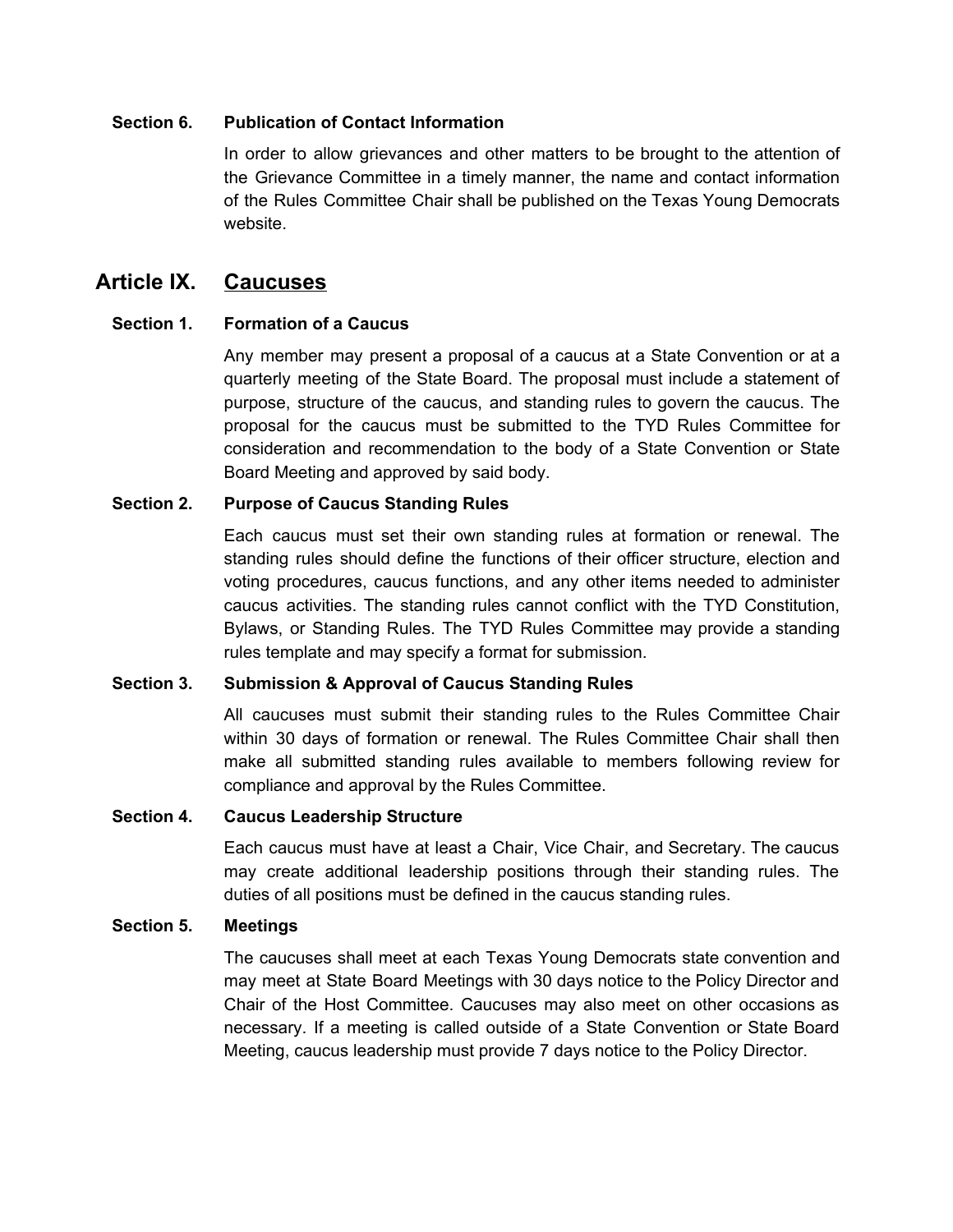#### **Section 6. Representation on the State Board**

The Chair of every caucus shall serve as the caucus representative to the State Board. If the Chair already holds a vote on the State Board or is unable to attend, then the next most senior officer of the caucus without a vote on the State Board shall serve as the caucus representative. If all officers hold votes on the State Board or are unable to attend, then the caucus officers shall choose a caucus member to serve as the caucus representative.

# **Section 7. Dissolution of a Caucus**

The Rules Committee shall review all caucuses at each State Convention and at the second State Board Meeting in even-numbered years to determine if the caucus is active and viable. The Committee shall renew or disband the caucus based on such determination and shall include these determinations in their report to the body. Caucuses should at minimum have sufficient membership to elect the number of officers required by the TYD Governing Documents to be viable.

# **Section 8. Duties of Caucus Chairs**

The Caucus Chairs shall act as liaisons to their respective state Democratic issue organizations. They are primarily responsible for legislative and outreach efforts with regard to their given issue or constituency group, and should be highly active in this regard. Caucus Chairs shall meet monthly with the Policy Director to discuss strategy and progress with regard to advancing those efforts, and will be expected to make continuous progress with their caucus in that regard.

### **Section 9. Duties of Caucus Vice Chairs**

The Caucus Vice Chairs shall take over the office and duties of the Caucus Chair in case of the Caucus Chair's inability to perform their duties as prescribed by the governing documents of the caucus and TYD. They shall also perform all other duties as specified by the caucus' standing rules.

### **Section 10. Duties of Caucus Secretary**

The Caucus Secretary shall keep the caucus membership list and officer roster, and shall be the Corresponding Secretary for the caucus. The Caucus Secretary shall perform any additional duties prescribed by the TYD Governing Documents, the Caucus Standing Rules, and the parliamentary authority of the organization.